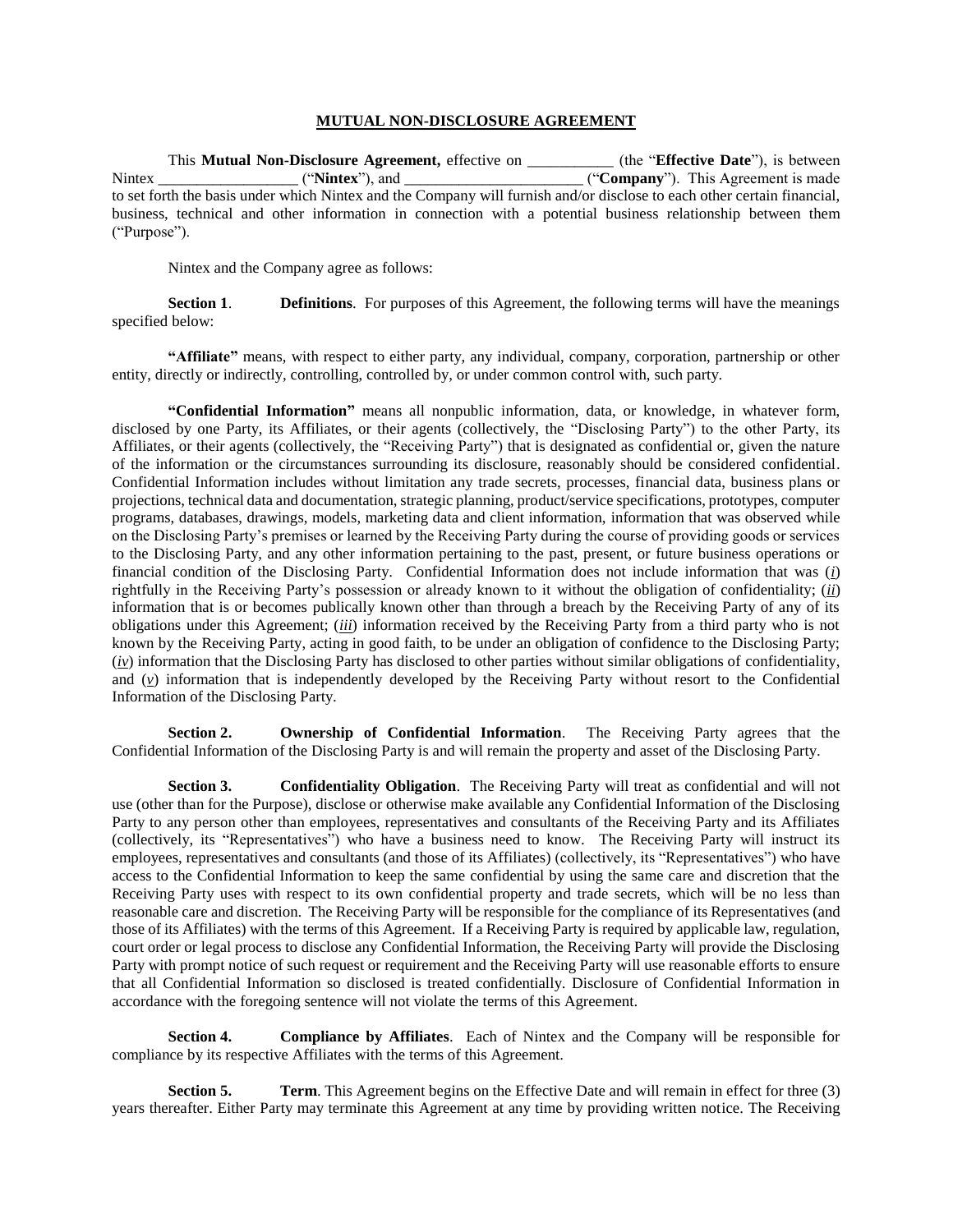Party's obligations to protect Confidential Information received under this Agreement will survive termination or expiration of this Agreement; however, this Agreement does not require the Receiving Party to retain the Disclosing Party's Confidential Information.

**Section 6. Non-Disclosure of Agreement**. Neither party, without the prior written consent of the other party to this Agreement, will disclose to any third person (other than its Representatives with a need to know) the existence or purpose of this Agreement, the terms and conditions hereof, or the fact that discussions are taking place and that Confidential Information is being shared, except as may be required by law and then only after first notifying the other party of such required disclosure.

**Section 7. Limitation on Obligation; No Warranties, etc.** Except for the obligation of confidentiality and the restrictions on use imposed by this Agreement upon the Receiving Party, each party acknowledges that no obligation of any kind is assumed or implied against the other party by virtue of any meetings or discussions regarding the purpose of this Agreement with respect to whatever information is exchanged. Further, this Agreement and any meetings and communications of the parties relating to the subject matter of this Agreement will not (*i*) constitute any offer, request, or contract among the parties to engage in any transaction, nor (*ii*) constitute any offer, request or contract involving a buyer-seller relationship, venture, teaming or partnership relationship among the parties. The Disclosing Party represents that it has the right to disclose Confidential Information to the Receiving Party. Otherwise, all information is provided "AS IS" and without any warranty, express, implied or otherwise, regarding its accuracy, completeness, or performance.

**Section 8. Reproduction and Return of Confidential Information**. The Receiving Party will not reproduce the Confidential Information except as reasonably necessary for the Purpose. If the Receiving Party reproduces all or any part of, or further discloses, any Confidential Information, the Receiving Party will not remove or obscure any confidential or proprietary notices or legends, if any, that appear in the originals thereof. At the request of the Disclosing Party, the Receiving Party will: (a) return to the Disclosing Party or destroy all Confidential Information disclosed to it (regardless of the form in which such information was disclosed), including all compilations, copies, notes, summaries, or abstracts of such Confidential Information, and will erase from computer storage (including all related or peripheral storage devices) any and all images, compilations, copies, summary, or abstracts of such Confidential Information and (b) certify its compliance with this Section. The Receiving Party's obligations under Section 3 will survive any return or destruction of Confidential Information.

**Section 9. Notice of Unauthorized Use**. The Receiving Party will notify the Disclosing Party promptly upon discovery of any unauthorized use or disclosure of Confidential Information or any other breach of this Agreement by the Receiving Party, and will reasonably cooperate with the Disclosing Party to regain possession of the Confidential Information and prevent its further unauthorized use or disclosure. If the Receiving Party or any of its Representatives attempt to use or disclose any of the Confidential Information in a manner contrary to the terms of this Agreement, the Disclosing Party will have the right, in addition to such other remedies that may be available to it, to seek an order enjoining such acts or attempts, it being acknowledged that legal remedies may be inadequate.

**Section 10. Independent Product Development Not Affected**. The terms of confidentiality under this Agreement shall not be construed to limit either party's right to independently develop or acquire products or services of the same type as may be included within any Confidential Information or to enter into any business transaction with any other company which owns or has rights to any such similar products or services, as long as such right is exercised without the use of any other party's Confidential Information in violation of this Agreement.

**Section 11.** No Implied License. Except as otherwise provided herein, nothing in this Agreement shall be deemed to constitute an implied license in favor of either party to any proprietary rights of the other party, including, without limitation, any patents, copyrights, trademarks or trade secret information. Each party agrees not to use any trade name, service mark, or trademark of the other party or refer to the other party in any promotional activity or material without first obtaining the prior written consent of such party.

**Section 12. Notices**. All notices, requests, consents, demands and other communications provided for by this Agreement will be in writing and shall be deemed sufficient if delivered in person or by express courier or facsimile with receipt confirmed to the party to be notified. Any notice to Nintex or the Company will be delivered